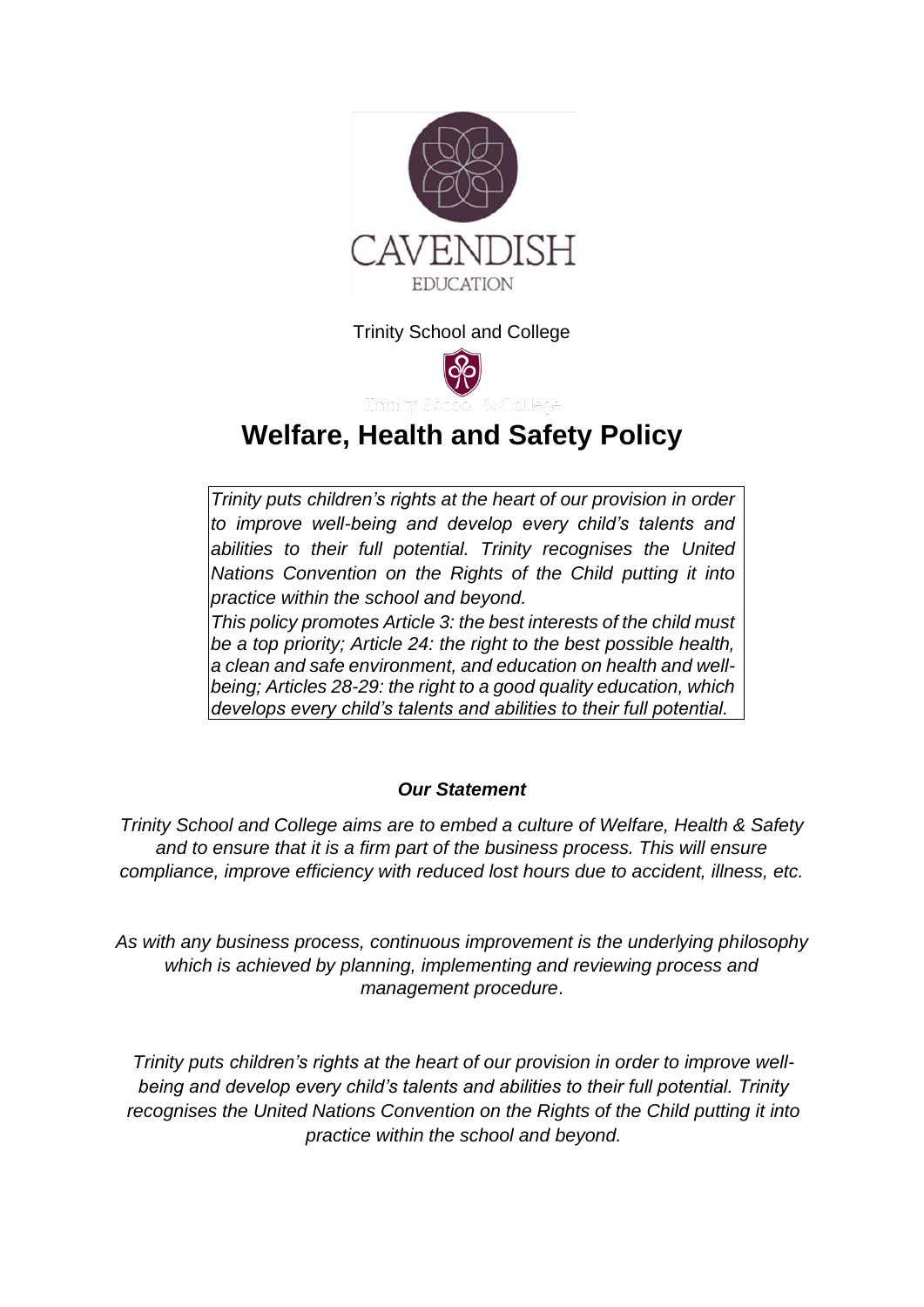#### **1 Introduction**

The Welfare, Health, Safety of all the people who work or learn at our school and college are of fundamental importance. We aim to provide a safe, secure and pleasant working environment for everyone. The governing body takes responsibility for protecting the Welfare, Health and Safety of all children and young people and members of staff.

The management of Trinity School and College recognises and accepts its responsibilities to take reasonable steps within its power to ensure the Welfare, Health, Safety and of all it employees whilst at work, and the Welfare, Health and Safety of other persons not being employees who may be affected by its activities.

The management will endeavour to ensure that every employee understands the concept of personal Safety, through a continuous Welfare, Health and Safety training programme.

All employees have a responsibility to themselves and others to practise the standards of Safety that have been established in the mutual interest of themselves and their fellow employees.

All employees must report unsafe conditions to their immediate superior/ Welfare, Health & Safety Manager at once so that corrective action can be instigated without delay.

This Policy was written with guidance from Health and Safety Executive (HSE) advice on legal duties and powers. For local authorities, school leaders, school staff and governing bodies (Feb 2014)

#### **2 Healthy schools**

2.1 Trinity fully supports the aims of the Healthy schools' initiative. We believe that a Healthy school is one in which children and young people can thrive not only physically and academically, but also spiritually and emotionally. We promote a wholeschool approach to the well-being of our children and young people, which involves:

- giving Health issues high priority in our life and social skills curriculum;
- making sure that we have effective policies on sex education and drugs education (Sex Education Policy; Drugs and Alcohol Policy)
- planning the curriculum to ensure that the children and young people have sufficient opportunity to learn about Healthy living (ASDAN programme; PE Policy);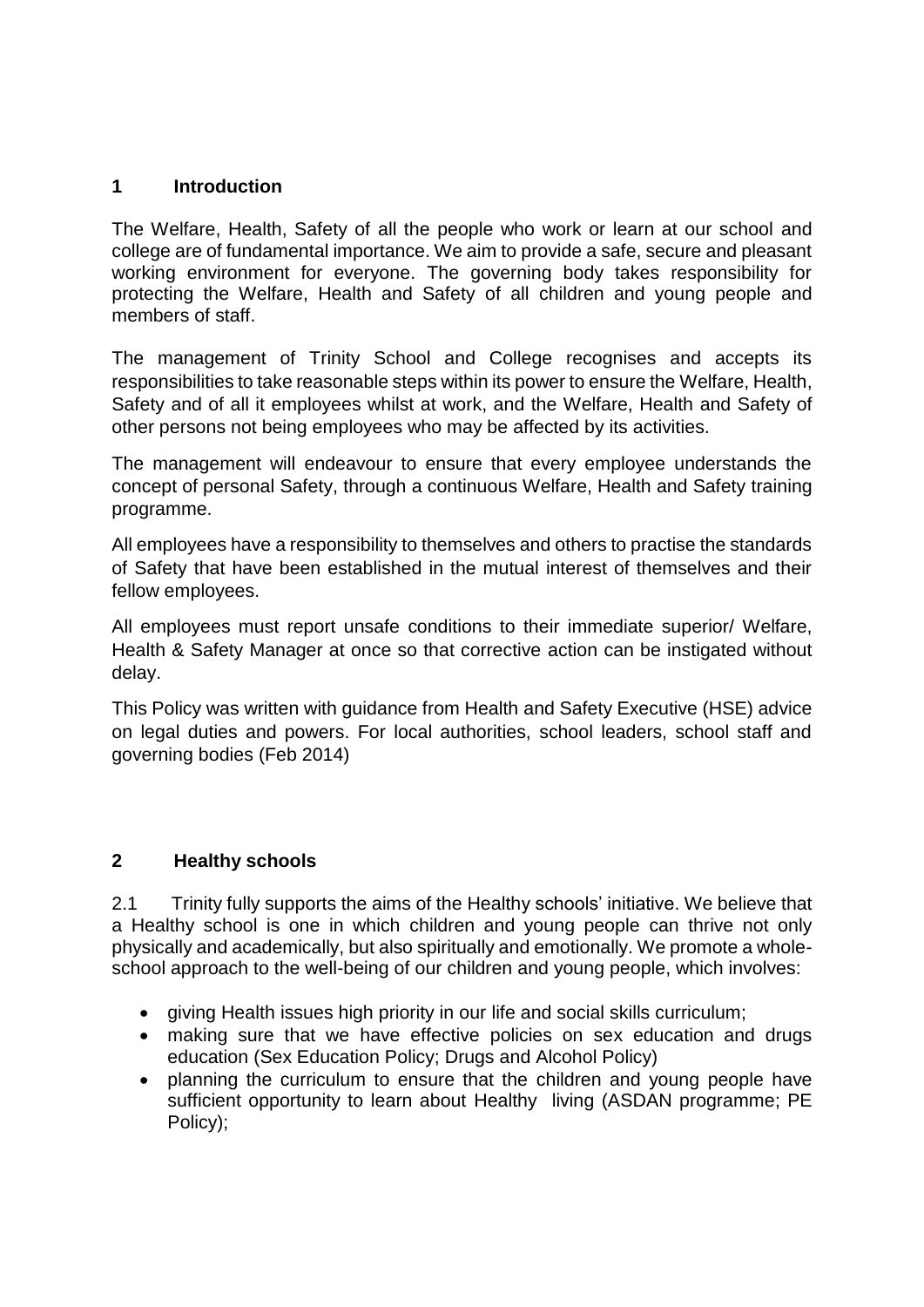- providing opportunities for children and young people to take responsibility for their learning and behaviour (Student Voice, Parliament Debate, Curriculum Choices);
- promoting positive mental health (Mental Health and Emotional Wellbeing Policy);
- making sure that the environment is stimulating and conducive to learning (Information Book);
- providing opportunities for children and young people to put forward their views and be listened to (Student Voice, Emotional Welling Policy and Practice);
- supporting children and young people who need additional care and attention (Youth Workers, Learning Mentors and the Emotional Wellbeing Team);
- providing opportunities for all our staff to develop their skills (Training Schedule and Trinity Training Centre);
- working closely with parents/carers and external agencies to provide the best possible support for our children and young people and young people (Consultation Teams for Behavioural Policy, Anti Bullying Policy, Friends of Trinity Rochester);
- making sure all children and young people have clear and appropriate targets (Personalised Learning Target Sheets).

#### **3 The Trinity curriculum**

3.1 We teach the children and young people and young people about Welfare, Health and Safety in order to equip them with the skills, knowledge and understanding that will enable them to live positive, successful and Healthy lives. Teachers take every opportunity to educate children and young people and young people in this regard as part of the normal curriculum.

3.2 We teach children and young people respect for their bodies, and how to look after themselves. We discuss these issues with the children and young people and young people in PSE, Curriculum for LIfe and Social Skills lessons, and we reinforce these points in design and technology, where children and young people learn about Healthy eating and hygiene. We provide our learners with Sport, Dance, and Drama with a healthy approach to fitness and movement.

3.3 Welfare, Health and Safety issues also arise when we teach care for the environment. Preparation for working life and vocational learning modules together with Employability provide learning opportunities on Welfare, Health, Safety and hygiene modules of study.

3.4 We believe that everybody in Trinity can and should promote everybody else's Welfare, Health and Safety. We teach children and young people to spot hazards in the classroom or around the learning community and to inform their Teacher, to enable a safe environment for all.

3.5 Trinity promotes the spiritual, moral, Welfare and growth of the children and young people through the Curriculum for Life programme together with special events,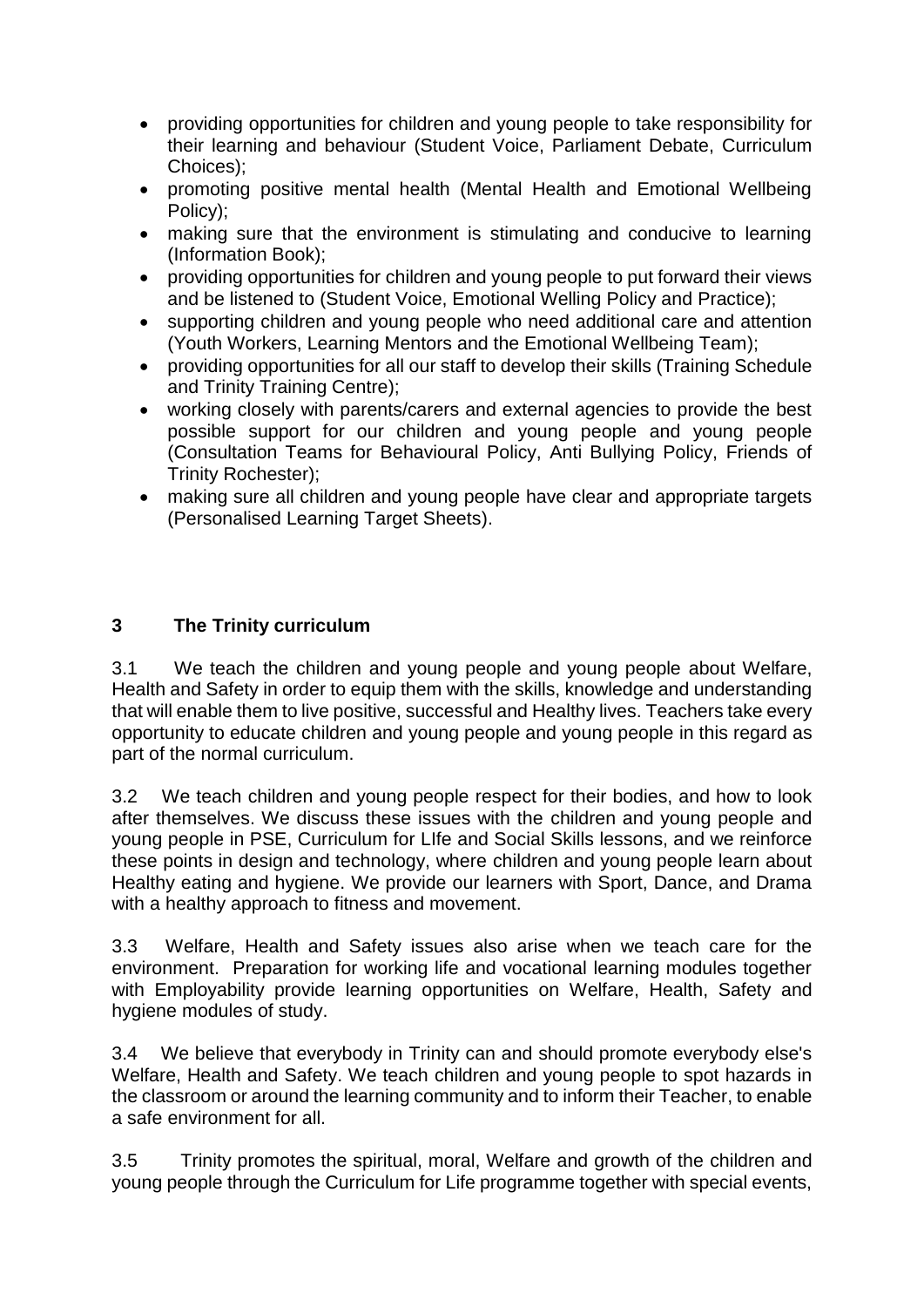such as Citizenship Days, Culture and History Events, religious festivals and assemblies for whole school and college each half term.

3.6 Each class has opportunities to discuss problems or issues of concern with their tutor and / or teaching assistant. The student is able to make a self-referral to the Emotional Wellbeing Team, Parents and Teachers also have a referral procedure within the Mental Health and Emotional Wellbeing Policy. Students attend Student Voice and Parliament Debate weekly in their groups.

3.7 Social Use of Language Programme provides an opportunity to develop receptive and expressive language skills to enable improved communication on emotional and social issues.

#### **4 Trinity Meals and Pack Lunches**

4.1 Trinity works closely with parents to encourage a Healthy packed lunch for all learners. When Trinity undertakes small catering projects within the Catering and Hospitality Framework, then food is provided for vegetarians and gluten free diets. These occasions provide opportunities for small scale catering for the Trinity and college.

4.2 Trinity promotes a Healthy lifestyle through access to regular and varied opportunities for physical education.

#### **5 School uniform**

5.1 On grounds of Welfare, Health and Safety, we do not allow children and young people to wear jewellery in our school. An exception is stud earrings in pierced ears, plus a wrist watch. We ask children and young people either to remove these during PE and games, or to cover earrings with a plaster.

#### **6 Child protection**

6.1 See Child Protection Policy.

#### **7 Trinity security**

7.1 While it is difficult to make the Trinity site totally secure, we will do all we can to ensure that the school and college is a safe environment for all who work or learn here. We review security measures regularly, and draw upon the advice of experts (e.g. police officers, fire officers, architects and other consultants).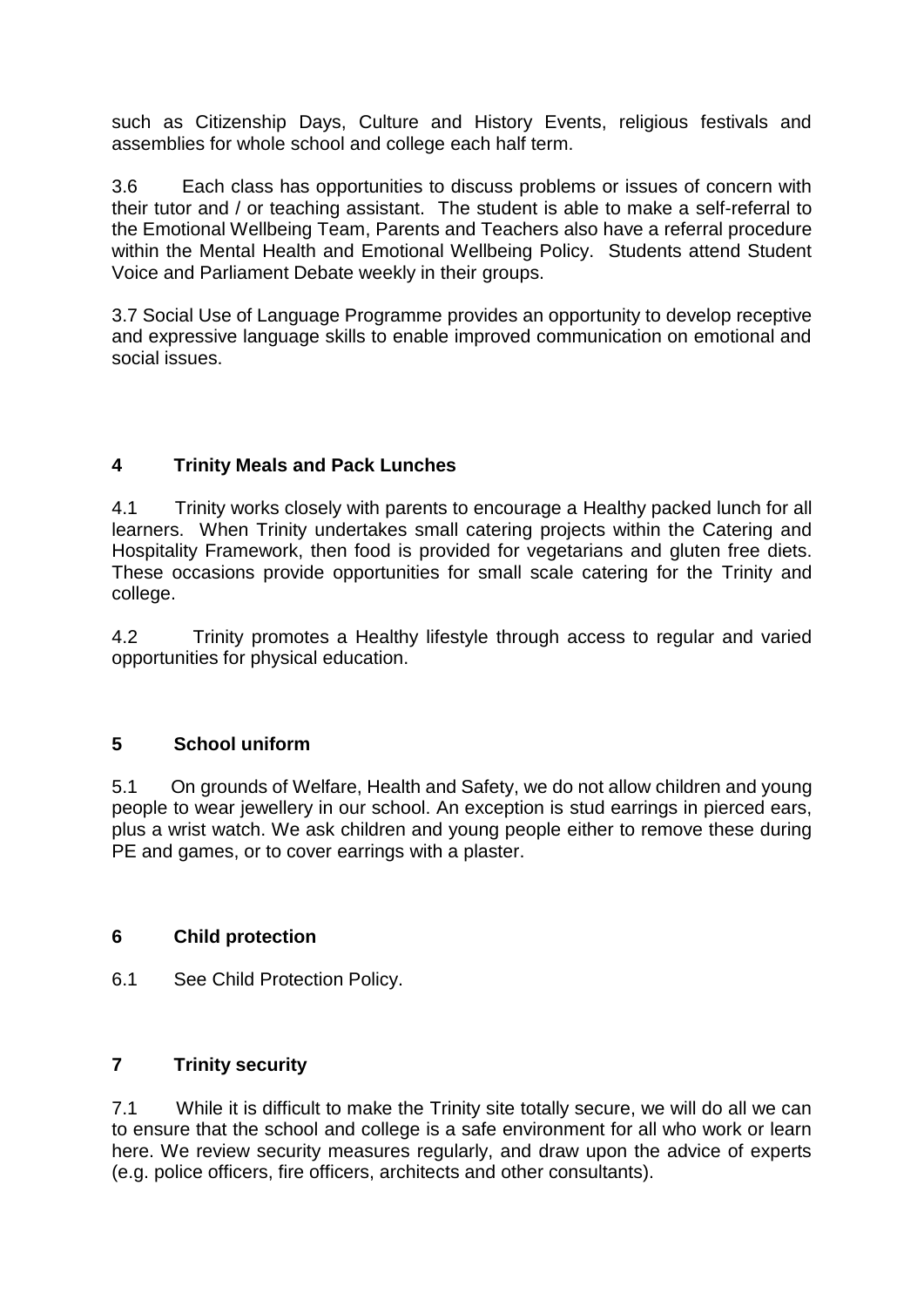7.2 We require all adult visitors who arrive in normal school hours to sign the visitors' book in the reception area, and to wear an identification badge at all times whilst on Trinity premises. Visitors who are not part of our learning community will be escorted at all times.

7.3 Teachers will not allow any adult to enter their classroom if the Trinity visitor's badge does not identify them.

7.4 If any adult working in Trinity has suspicions that a person may be trespassing on Trinity site, they must inform the Executive Head Teacher immediately. The Executive Head Teacher will warn any intruder that they must leave the school and college site straight away. If the Executive Head Teacher has any concerns that an intruder may cause harm to anyone on the school and college site, s/he will contact the police. If the Executive Head Teacher isn't available or off site, then the Senior Designated Safeguarding Person (SDSP) will take appropriate action.

## **8 Safety of Children and young people and Young People**

8.1 It is the responsibility of each Teacher to ensure that all curriculum activities are safe. Similarly, curriculum coordinators will always be vigilant for hazards concerning equipment or activities related to their area of responsibility. If a Teacher or curriculum coordinator has any concerns about pupil Safety, s/he should bring them to the attention of the Executive Head Teacher before that particular activity next takes place.

8.2 We require a Parental Authorisation Form to be completed for learners to leave the site on Learning Outside of the Classroom Educational Trips, this is supported by individual risk assessments for learners. (Learning Out of the Classroom Educational Trips Policy)

8.3 If an accident does happen, and it results in an injury to a child, the Teacher will do all they can to aid the child concerned. We keep a first aid box in the Kitchen, Science Lab and Trinity has a First Aid Room. Most staff have received training in first aid.

8.4 Should any incident involving injury to a child take place, a trained member of staff will be called to assist. If necessary, the school office will telephone for emergency assistance.

8.5 We record in the Trinity log book all incidents involving injury, and, in all cases, we inform parents or carers. Should a child be quite seriously hurt, we contact the parents or carers through the emergency telephone number that we keep on file. We update these numbers annually, but it is essential that parents/carers inform us when contact details change. (Administration of Medication and First Aid Policy)

8.6 There may be rare occasions on which it is necessary for staff to restrain a pupil physically, to prevent him or her from inflicting injury to others, causing self-injury,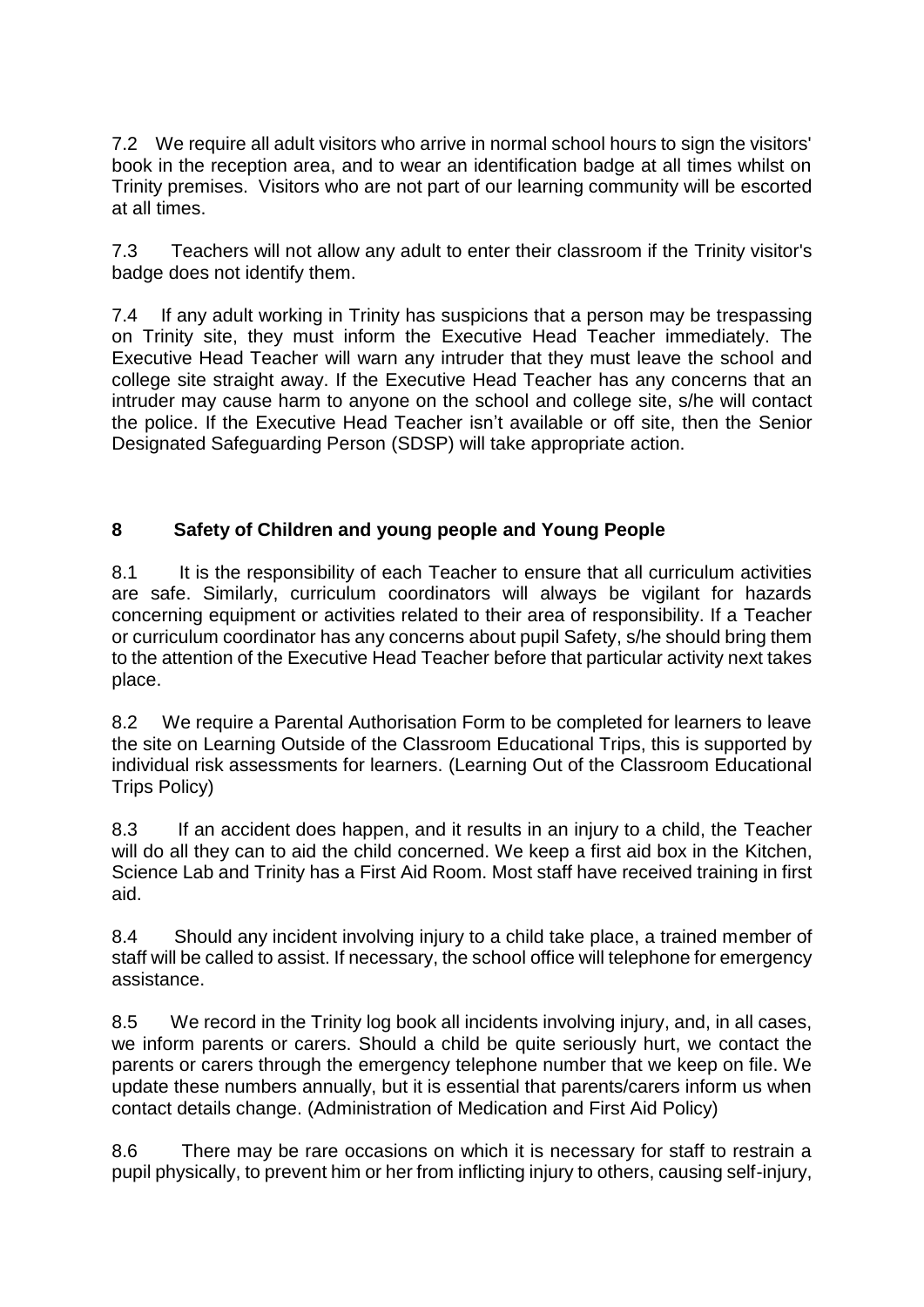damaging property, or being disruptive. In such cases, only the minimum force necessary may be used, and any action taken must be only to restrain the pupil. If restraint has been required, a written report will be made. Trinity has three Team Teach Trained Personnel. (Physical Restraint Policy; Behaviour Policy)

#### **9 Fire and other emergency procedures**

9.1 Procedures for fire and other emergency evacuation are displayed prominently in all rooms. Fire drills are held every term. Arrangements are made to monitor the condition of all fire prevention equipment regularly. This includes the visual inspection of fire extinguishers, and the testing of the fire alarm system.

9.2 Trinity has four Fire Marshalls (two of which are deputies). They have responsibility for the management of the Fire Procedures and Emergency Evacuation Drills termly (Staff Handbook).

### **10 Educational visits**

10.1 Trinity takes very seriously its responsibilities for ensuring the Welfare, Health and Safety of children and young people and young people whilst on trips (Learning Out of the Classroom Educational Trips and Visits; Parental Authorisation Forms; Risk Assessments).

#### **11 Seat belts**

11.1 We use coaches and mini-buses only when seat belts are provided. We ensure the children and young people use seat belts at all times when the bus is moving.

#### **12 Medicines**

12.1 See the Administering of Medicines policy.

#### **13 Internet Safety**

See our Online Safety Policy

13.1 We regularly use the Internet in Trinity, because it has many educational benefits. In order to minimise the risk of children and young people coming across unsuitable material, we provide constant supervision, and we use only a filtered service, selected links, and child-friendly search engines.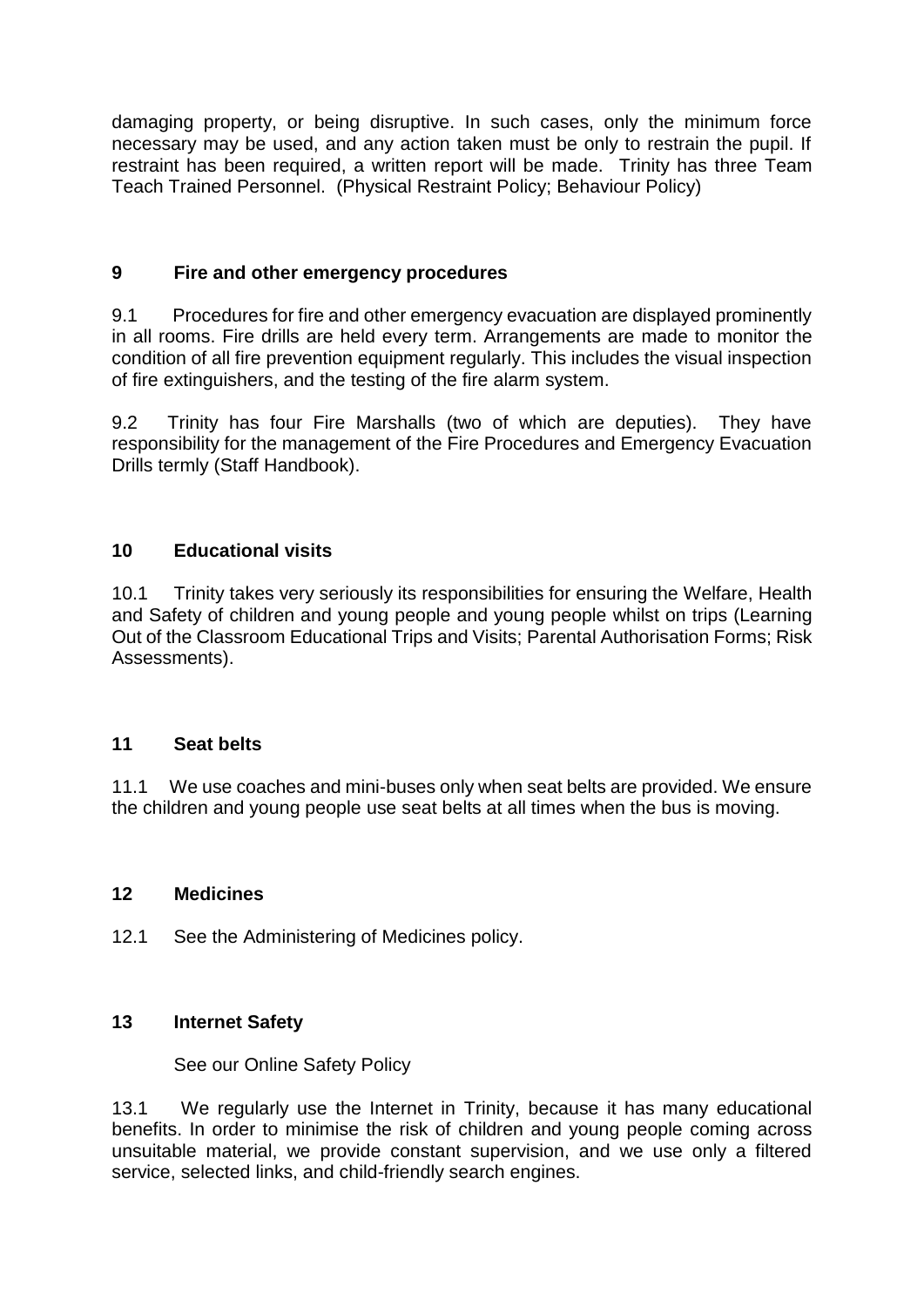13.2 Parental permission is sought to use photographs or videos of children and young people or their work on the Trinity's website, or in newsletters and other publications. These images are used to show progress and attainment within subject portfolios. Please see GDPR policy.

#### **14 Theft or other criminal acts**

14.1 The Teacher or Executive Head Teacher will investigate any incidents of theft involving children and young people. If there are serious incidents of theft from the Trinity site, the Executive Head Teacher will inform the police, and record the incident in the incident book.

14.2 Should any incident involve physical violence against a Teacher, we will report this to the Directors immediately, and support the Teacher in question if s/he wishes the matter to be reported to the police.

### **15 The Welfare, Health and Safety of staff**

15.1 Trinity takes very seriously the need to safeguard the Welfare, Health and Safety of all our staff. This includes their professional development, which is identified in the Development and Focus Diary. We also pay particular attention to the assessment and prevention of work-related stress, thus complying with Health and Safety law. If a member of staff is experiencing stress at work, s/he should inform the Executive Head Teacher without delay. (Staff Handbook).

15.2 Trinity will not tolerate violence, threatening behaviour or abuse directed against Trinity staff. If such incidents do occur, Trinity will take the matter very seriously, and take action in line with Trinity protocol and the police.

#### **16 Electrical Safety**

16.1 All electrical appliances will be tested on a regular basis and conform to any regulatory requirements. This will be organised by the Welfare, Health and Safety Manager.

#### **17.1 Monitoring and review**

17.1 The Trinity Administration and Personnel Manager together with the Welfare, Health and Safety Manager, in consultation with professional advisors, carry out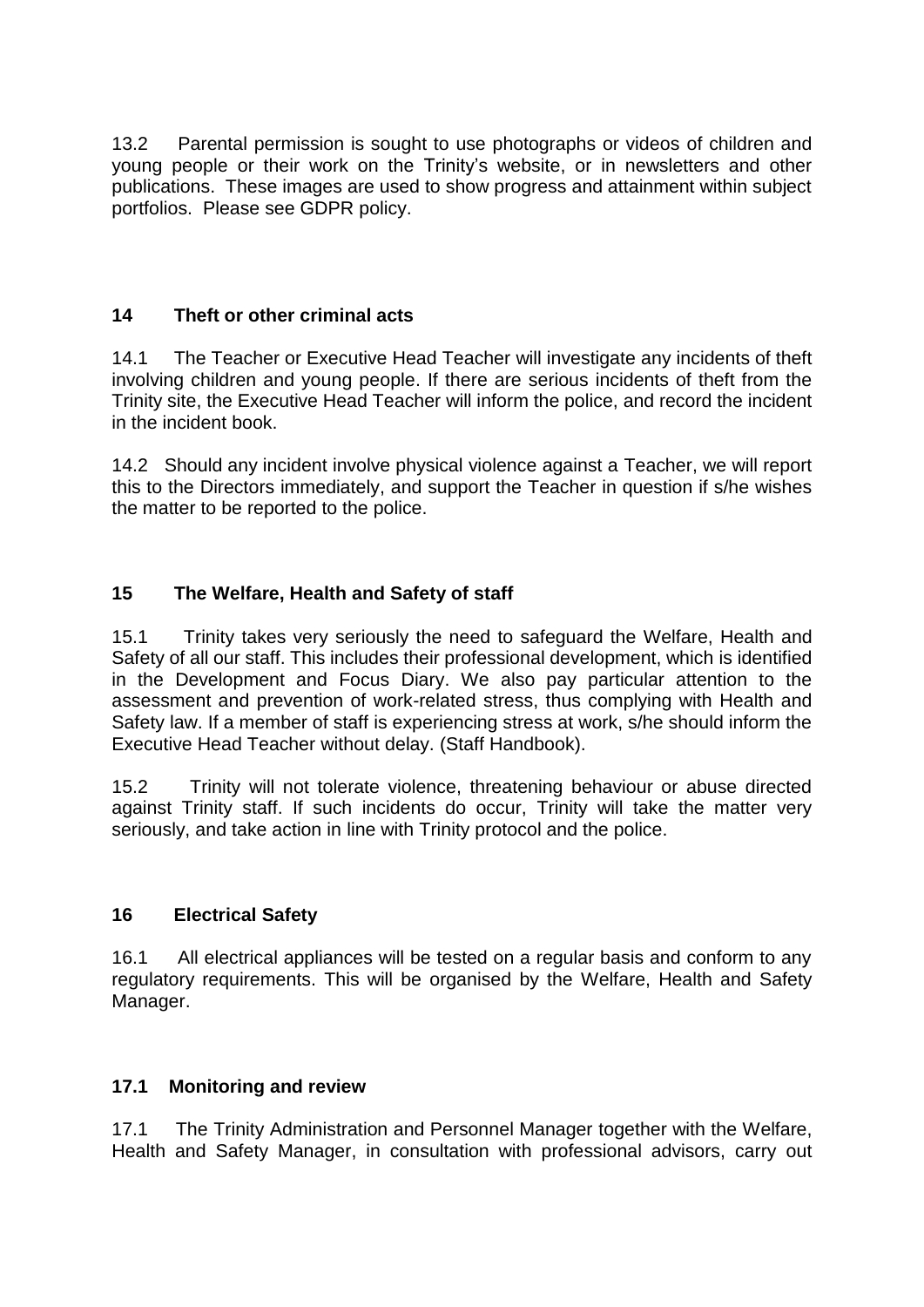regular risk assessments, with the object of keeping the school and college environment safe.

17.2 The Executive Head Teacher together with the Trinity Administration and Personnel Manager implements Trinity's Welfare, Health and Safety policy on a dayto-day basis, and ensures that all staff are aware of the details of the policy as it applies to them. The Executive Head Teacher should report to Directors termly on Welfare, Health and Safety issues.

17.3 This policy will be reviewed at any time on request from the Directors and is scheduled to be reviewed annually.

> **Lesley Cook Date: November 2019 Review Date: September 2020**

Franch

Elizabeth Baines, Executive Principal/Governor **Ratified 18th November 2019**